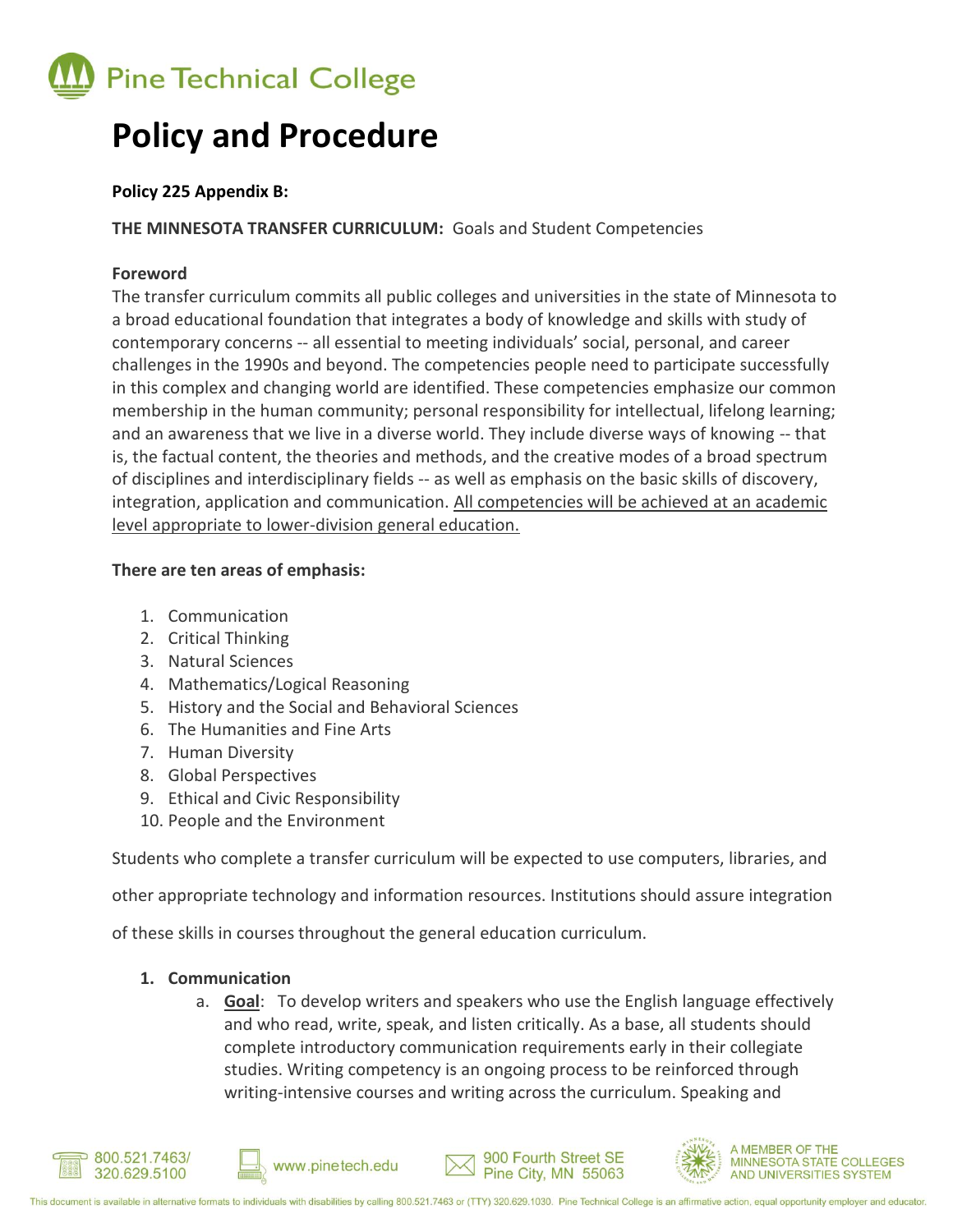

listening skills need reinforcement through multiple opportunities for interpersonal communication, public speaking, and discussion.

- b. **Student Competencies:** Students will be able to:
	- i. understand/demonstrate the writing and speaking processes through invention, organization, drafting, revision, editing and presentation.
	- ii. participate effectively in groups with emphasis on listening, critical and reflective thinking, and responding.
	- iii. locate, evaluate, and synthesize in a responsible manner material from diverse sources and points of view.
	- iv. select appropriate communication choices for specific audiences.
	- v. construct logical and coherent arguments.
	- vi. use authority, point-of-view, and individual voice and style in their writing and speaking.
	- vii. employ syntax and usage appropriate to academic disciplines and the professional world.

# 2. **Critical Thinking**

- a. **Goal**: To develop thinkers who are able to unify factual, creative, rational, and value-sensitive modes of thought. Critical thinking will be taught and used throughout the general education curriculum in order to develop students' awareness of their own thinking and problem-solving procedures. To integrate new skills into their customary ways of thinking, students must be actively engaged in practicing thinking skills and applying them to open-ended problems.
- b. **Student Competencies:** Students will be able to:
	- i. gather factual information and apply it to a given problem in a manner that is relevant, clear, comprehensive, and conscious of possible bias in the information selected.
	- ii. imagine and seek out a variety of possible goals, assumptions, interpretations, or perspectives which can give alternative meanings or solutions to given situations or problems
	- iii. analyze the logical connections among the facts, goals, and implicit assumptions relevant to a problem or claim; generate and evaluate implications that follow from them.
	- iv. recognize and articulate the value assumptions which underlie and affect decisions, interpretations, analyses, and evaluations made by ourselves and others.

#### 3. **Natural Sciences**

a. **Goal**: To improve students' understanding of natural science principles and of the methods of scientific inquiry, i.e, the ways in which scientists investigate natural science phenomena. As a basis for lifelong learning, students need to know the vocabulary of science and to realize that while a set of principles has been developed through the work of previous scientists, ongoing scientific inquiry and new knowledge will bring changes in some of the ways scientists









**MEMBER OF THE MINNESOTA STATE COLLEGES** AND UNIVERSITIES SYSTEM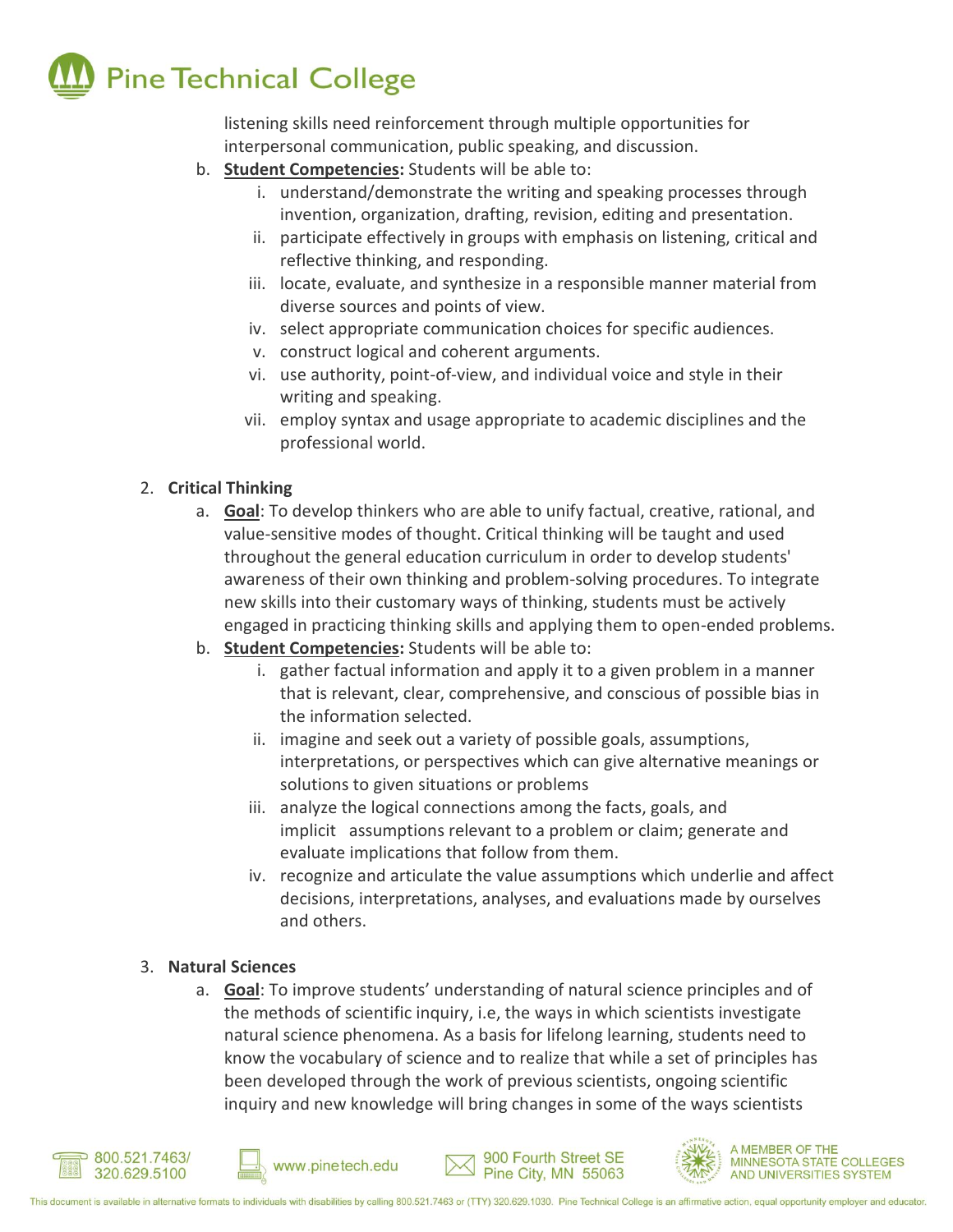

view the world. By studying the problems that engage today's scientists, students learn to appreciate the importance of science in their lives and to understand the value of a scientific perspective. Students should be encouraged to study both the biological and physical sciences.

- b. **Student Competencies:** Students will be able to:
	- i. demonstrate understanding of scientific theories.
	- ii. formulate and test hypotheses by performing laboratory, simulation, or field experiments in at least two of the natural science disciplines. One of these experimental components should develop, in greater depth, students, laboratory experience in the collection of data, its statistical and graphical analysis, and an appreciation of its sources of error and uncertainty.
	- iii. communicate their experimental findings, analyses, and interpretations both orally and in writing.
	- iv. evaluate societal issues from a natural science perspective, ask questions about the evidence presented, and make informed judgments about science-related topics and policies.

#### 4. **Mathematical/Logical Reasoning**

- a. **Goal**: To increase students' knowledge about mathematical and logical modes of thinking. This will enable students to appreciate the breadth of applications of mathematics, evaluate arguments, and detect fallacious reasoning. Students will learn to apply mathematics, logic, and\or statistics to help them make decisions in their lives and careers. Minnesota's public higher education systems have agreed that developmental mathematics includes the first three years of a high school mathematics sequence through intermediate algebra. *(Recommendation from the intersystem Mathematics Articulation Council. Adopted by all Systems in February 1992.)*
- b. **Student Competencies:** Students will be able to:
	- i. illustrate historical and contemporary applications of mathematical/logical systems.
	- ii. clearly express mathematical/logical ideas in writing.
	- iii. explain what constitutes a valid mathematical/logical argument (proof).
	- iv. apply higher-order problem-solving and/or modeling strategies.

#### 5. **History and the Social and Behavioral Sciences**

- a. **Goal**: To increase students' knowledge of how historians and social and behavioral scientists discover, describe, and explain the behaviors and interactions among individuals, groups, institutions, events, and ideas. Such knowledge will better equip students to understand themselves and the roles they play in addressing the issues facing humanity.
- b. **Student Competencies**: Students will be able to:
	- i. employ the methods and data that historians and social and behavioral scientists use to investigate the human condition.







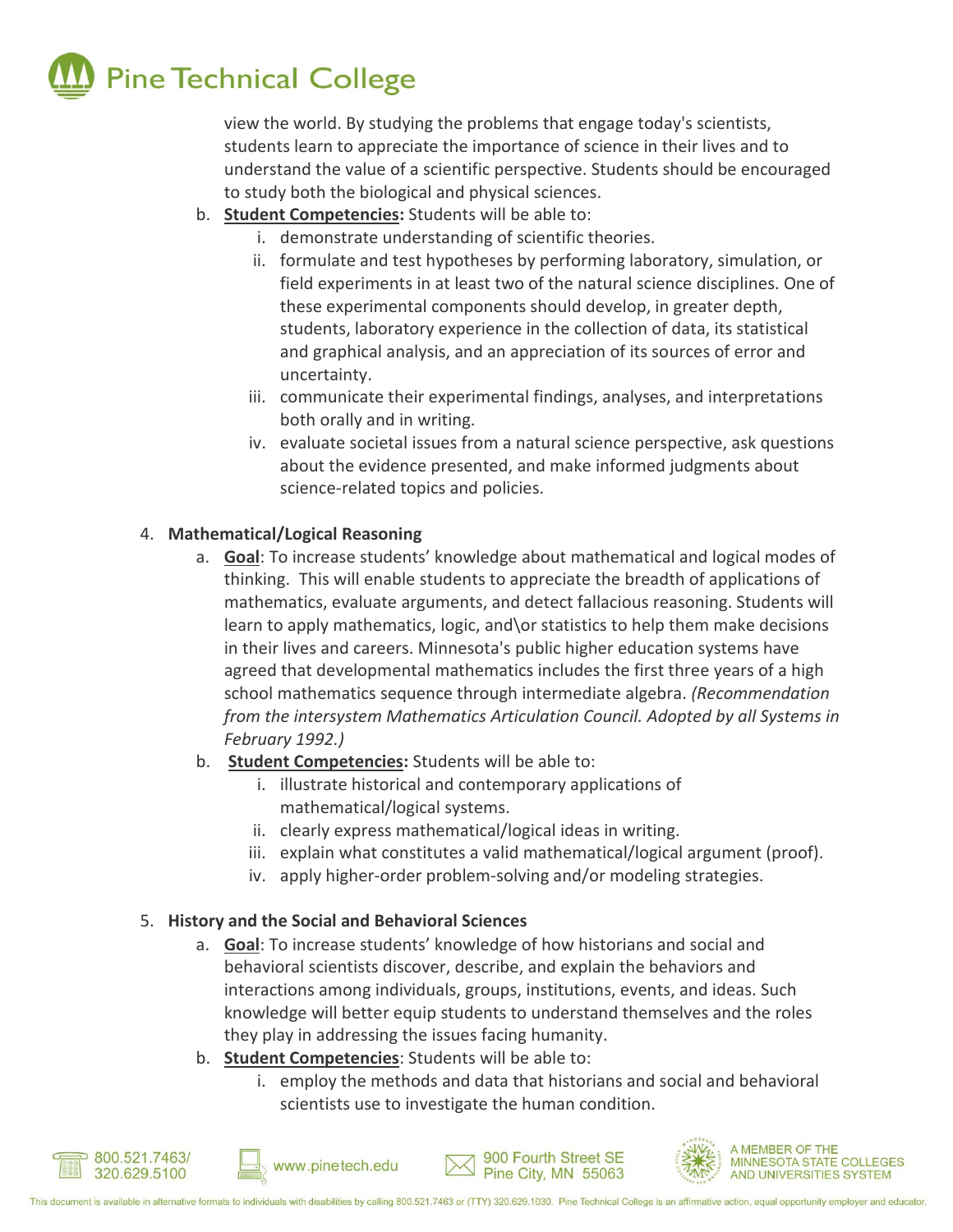

- ii. examine social institutions and processes across a range of historical periods and cultures.
- iii. use and critique alternative explanatory systems or theories.
- iv. develop and communicate alternative explanations or solutions for contemporary social issues.

# 6. **The Humanities and Fine Arts**

- a. **Goal**: To expand students' knowledge of the human condition and human cultures, especially in relation to behavior, ideas, and values expressed in works of human imagination and thought. Through study in disciplines such as literature, philosophy, and the fine arts, students will engage in critical analysis, form aesthetic judgments, and develop an appreciation of the arts and humanities as fundamental to the health and survival of any society. Students should have experiences in both the arts and humanities.
- b. **Student Competencies**: Students will be able to:
	- i. demonstrate awareness of the scope and variety of works in the arts and humanities.
	- ii. understand those works as expressions of individual and human values within an historical and social context.
	- iii. respond critically to works in the arts and humanities.
	- iv. engage in the creative process or interpretive performance.
	- v. articulate an informed personal reaction to works in the arts and humanities.

#### 7. **Human Diversity**

- a. **Goal**: To increase students' understanding of individual and group differences (e.g. race, gender, class) and their knowledge of the traditions and values of various groups in the United States. Students should be able to evaluate the United States' historical and contemporary responses to group differences.
- b. **Student Competencies**: Students will be able to:
	- i. understand the development of and the changing meanings of group identities in the United States, history and culture.
	- ii. demonstrate an awareness of the individual and institutional dynamics of unequal power relations between groups in contemporary society.
	- iii. analyze their own attitudes, behaviors, concepts and beliefs regarding diversity, racism, and bigotry.
	- iv. describe and discuss the experience and contributions (political, social, economic, etc.) of the many groups that shape American society and culture, in particular those groups that have suffered discrimination and exclusion.
	- v. demonstrate communication skills necessary for living and working effectively in a society with great population diversity.







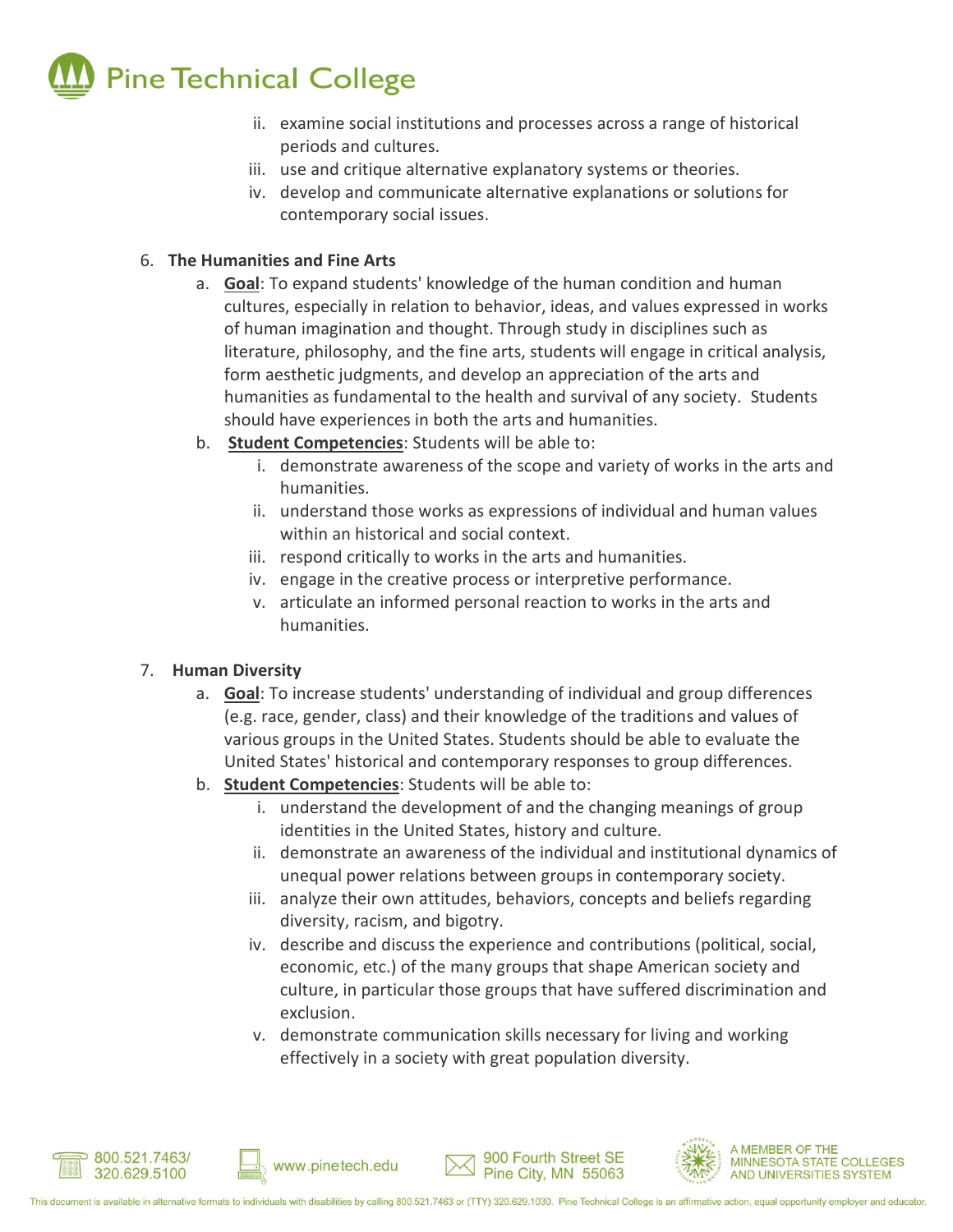

#### **8. Global Perspective**

- a. **Goal:** To increase students' understanding of the growing interdependence of nations and peoples and develop their ability to apply a comparative perspective to cross-cultural social, economic and political experiences.
- b. **Student Competencies**: Students will be able to:
	- i. describe and analyze political, economic, and cultural elements which influence relations of states and societies in their historical and contemporary dimensions.
	- ii. demonstrate knowledge of cultural, social, religious and linguistic differences.
	- iii. analyze specific international problems, illustrating the cultural, economic, and political differences that affect their solution.
	- iv. understand the role of a world citizen and the responsibility world citizens share for their common global future.

#### 9. **Ethical and Civic Responsibility**

- a. **Goal**: To develop students' capacity to identify, discuss, and reflect upon the ethical dimensions of political, social, and personal life and to understand the ways in which they can exercise responsible and productive citizenship. While there are diverse views of social justice or the common good in a pluralistic society, students should learn that responsible citizenship requires them to develop skills to understand their own and others, positions, be part of the free exchange of ideas, and function as public-minded citizens.
- b. **Student Competencies**: Students will be able to:
	- i. examine, articulate, and apply their own ethical views.
	- ii. understand and apply core concepts (e.g. politics, rights and obligations, justice, liberty) to specific issues.
	- iii. analyze and reflect on the ethical dimensions of legal, social, and scientific issues.
	- iv. recognize the diversity of political motivations and interests of others.
	- v. identify ways to exercise the rights and responsibilities of citizenship.

#### 10. **People and the Environment**

- a. **Goal**: To improve students, understanding of today's complex environmental challenges. Students will examine the interrelatedness of human society and the natural environment. Knowledge of both bio-physical principles and sociocultural systems is the foundation for integrative and critical thinking about environmental issues.
- b. **Student Competencies**: Students will be able to:
	- i. explain the basic structure and function of various natural ecosystems and of human adaptive strategies within those systems.